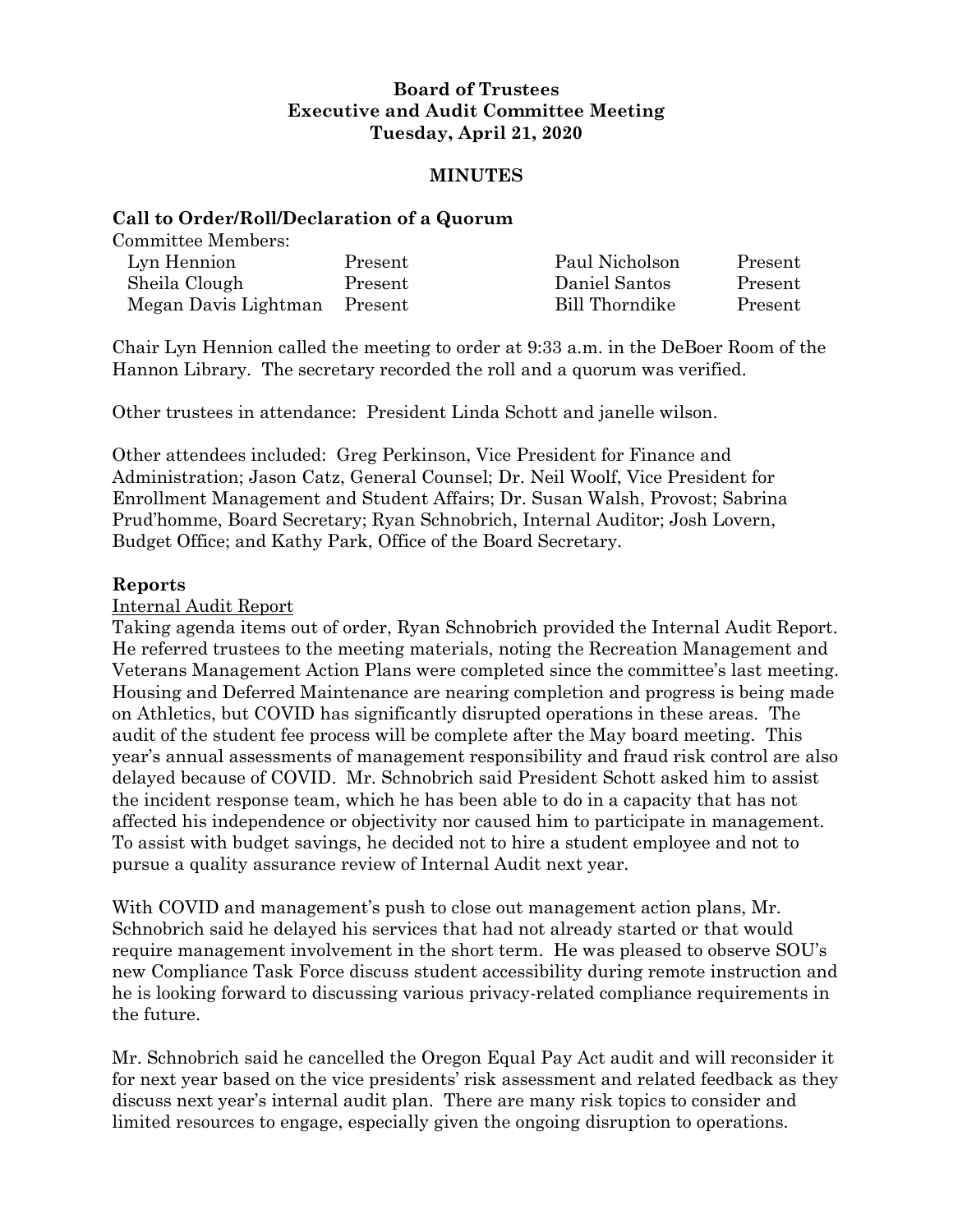Responding to Chair Hennion's and Trustee Santos' inquiries, Mr. Schnobrich described his contributions on COVID-related issues and risks.

Responding to Trustee Sheila Clough's inquiry regarding the impact of putting audits and tasks on hold, Mr. Schnobrich said it is a matter of coverage and limited management compliance resources to engage on these topics. Although there is not as much coverage as desired, this does not pose a specific risk. Anti-fraud initiatives related to COVID fall under Business Services and he is assisting with those initiatives; this, however, does not stop management's anti-fraud efforts to mitigate risks, such as IT's cybersecurity program and the additional discipline and proposed organizational changes in Business Services.

# **Public Comment**

There was no public comment.

## **Consent Agenda**

Vice Chair Paul Nicholson moved to approve the consent agenda, as presented. Trustee Clough seconded the motion and it passed unanimously.

## **Action, Information and Discussion Items**

### Board Elections Process (Action)

Jason Catz reviewed the key elements of the proposed board elections process. There will be a work group of 3-5 trustees tasked with receiving and reviewing recommendations for the chair and vice chair positions. Included on the work group will be one past-chair or vice chair and at least one of the trustees who serves by virtue of their position as a student, staff or faculty. Trustees cannot serve on the work group if they intend to be nominated, recommend themselves, or would accept a recommendation; trustees would have to recuse themselves if that situation arose. The work group would review all recommendations and those recommended for the positions would be asked to submit a statement of interest. After reviewing the statements of interest, the work group may ask for additional information from the candidates. There will be an opportunity for the work group chair or designee to discuss concerns about any of the candidates. Candidates can withdraw at any time in the process. At the board meeting, all candidates will be discussed and nominated, at which point there will be a vote. The nominee receiving a majority of the votes will occupy the chair position. If no nominee receives a majority of votes, the top two would go through a run off and the person receiving a majority of votes would prevail. For those candidates interested in the vice chair position, the process would repeat itself.

Chair Hennion said the terms for the chair and vice chair would be two years. Mr. Catz, Sabrina Prud'homme and Trustee Megan Lightman said they thought two-year terms would be beneficial for the board.

Responding to Chair Hennion's comment, Ms. Prud'homme said that, despite the late date, the elections process could still be completed in 2020 but would be compressed. Having fewer trustees on the work group would allow the group to be more nimble in scheduling meetings and would accomplish the process more expeditiously.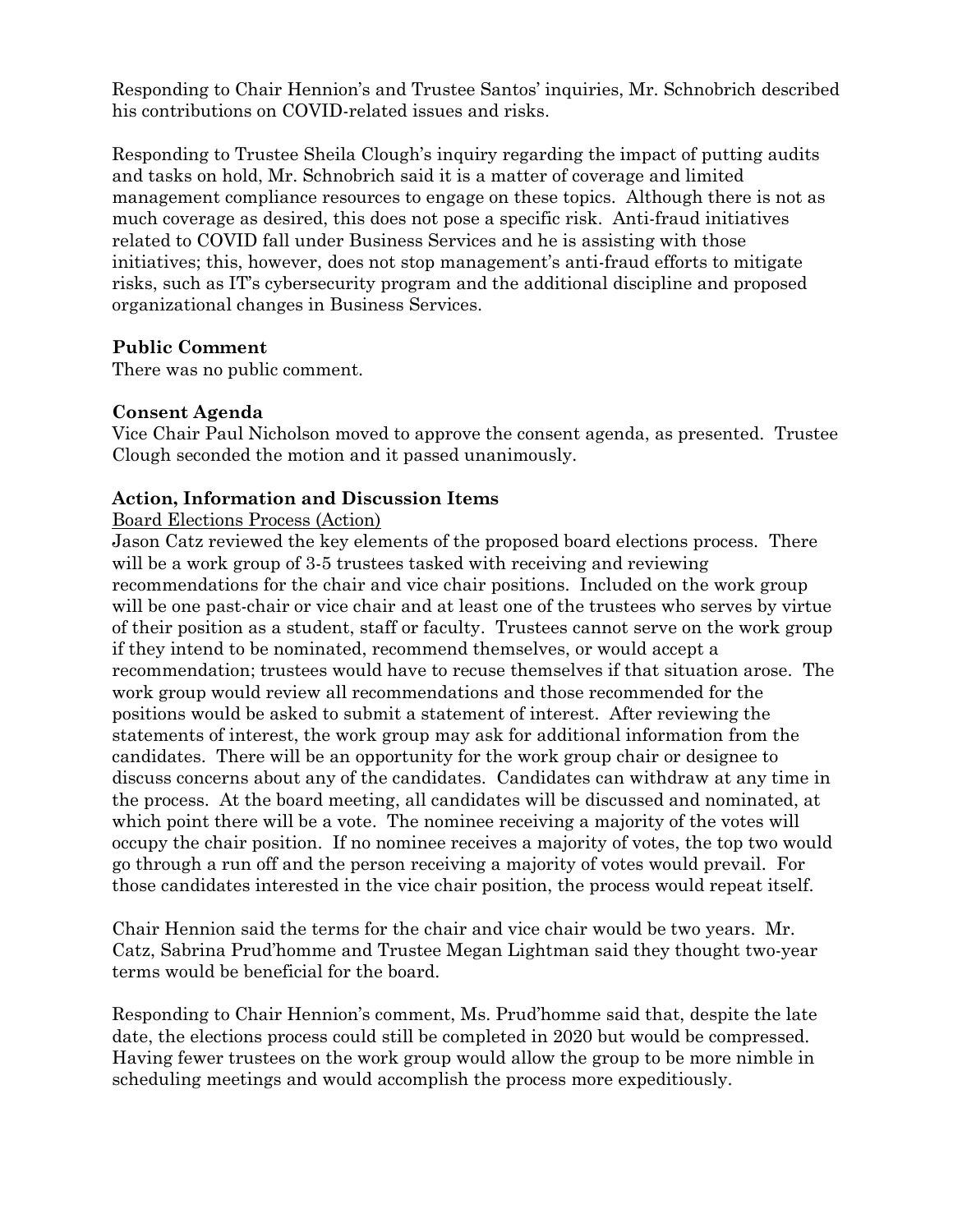Discussion ensued on the legal limits on trustees' terms and the impact of that limitation on a trustee serving a two-year term as a chair or vice chair. The consensus was to have the Board Statement remain silent on the topic at this time, which would provide the board flexibility and would not be overly constraining.

At Vice Chair Nicholson's request, President Schott provided input on the proposed process and her role in it, saying she is comfortable with the process but it is one the trustees need to feel comfortable with. She has good relationships with all of the trustees so it would be an easy transition to whomever becomes the chair. Mr. Catz added that there is language in the statement about the work group consulting with the president.

Trustee Bill Thorndike moved to accept the Board Statement on the Process for Officer Elections as presented. Trustee Santos seconded the motion and it passed unanimously.

## Review of Authorities and Related Communication

Chair Hennion said this is a review item on the agenda just to remind trustees of the delegated versus retained authorities, and those which the board cannot delegate. Given the guidelines SOU must follow, which are changing on almost a daily basis during the COVID crisis, SOU must be able to remain nimble in order to manage the university and best serve students in compliance with state and federal laws.

It is important to remember that the Executive and Audit Committee has the authority to act on behalf of the board, but in case a quorum cannot be assembled in an emergent situation, the president may need to act in order to support the needs of students or the university. During this pandemic, this is precisely the time the president may need to rely on certain powers. The Board Statement on Delegation of Authority provides for this already, but it is important that the committee reminds itself of these authorities as well as expected communication in this area.

Mr. Catz said it is evident how emergent the current situation has been in terms of public health and safety issues and economic impacts. He referred to paragraph 2.3 of the Delegation of Authority which authorizes the president to take emergency and temporary actions when necessary, emphasizing invocation of this provision must be both emergent and temporary. President Schott added her appreciation that this provision is already included in the board's documents. If there is a case when she needs to act quickly, she does not need special action to do so, which would avoid causing unnecessary concern.

### Future Meetings

Chair Hennion said the next committee meeting will be on June 19.

## **Adjournment**

Chair Hennion adjourned the meeting at 10:21 a.m.